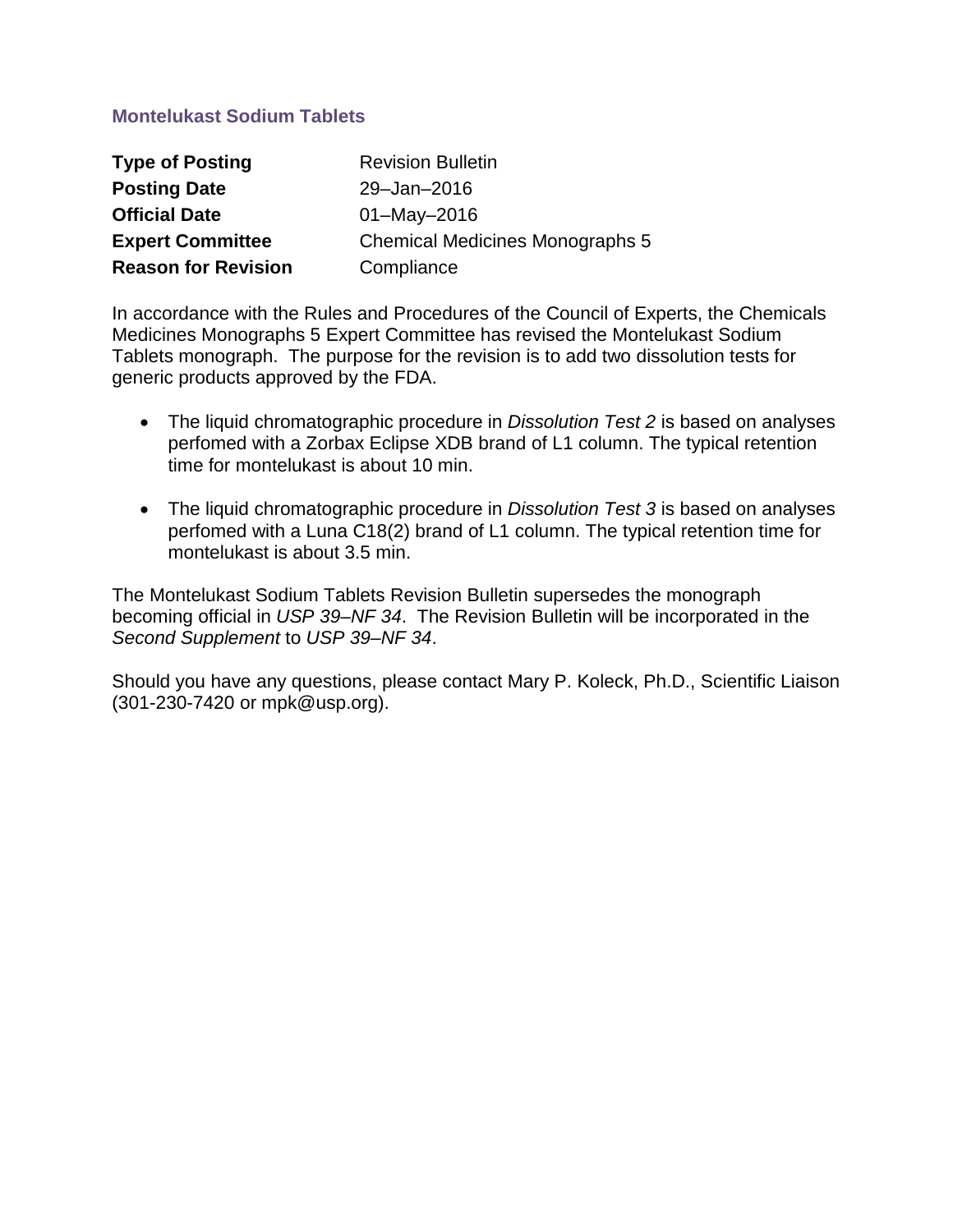# ▲ Use the filtrate. **.Montelukast Sodium Tablets Chromatographic system**

- 
- 

montelukast prepared as follows. Transfer one Tablet<br>equivalent to 10 mg of montelukast to a suitable volu-<br>metric flask, add 25% of the flask volume of water,<br>respectively.]<br>expectively.

 **B.** The retention time of the major peak of the *Sample* solution corresponds to that of the *Standard solution*, as<br>
obtained in the Assay.<br>  $\text{Result} = (r_U/r_S) \times (C_S/C_U) \times (M_{rI}/M_{r2}) \times 100$ 

**Diluent:** Methanol and water (3:1)<br> **Solution A:** 0.2% (v/v) Trifluoroacetic acid in water<br> **Solution B:** Methanol and acetonitrile (3:2)<br> **C**<sub>U</sub> = concentration of DSP Montelukast in Solution B: Methanol and acetonitril

| Time<br>(min) | <b>Solution A</b><br>(%) | <b>Solution B</b><br>(%) | $m_{\ell}$ = morecally velocity of morecally<br>dicyclohexylamine, 767.50<br>Acceptance criteria: 92.5%-107.5% |
|---------------|--------------------------|--------------------------|----------------------------------------------------------------------------------------------------------------|
|               | 48                       |                          | <b>PERFORMANCE TESTS</b>                                                                                       |
|               |                          |                          |                                                                                                                |
|               |                          |                          |                                                                                                                |
| 22            |                          |                          | <b>Change to read:</b>                                                                                         |
| 23            |                          | 75                       | • DISSOLUTION $\langle 711 \rangle$                                                                            |
| 25            | 48                       | 52                       | $\bullet$ Test 1 $\bullet$ (RB 1-May-2016)                                                                     |
| 30            | 48                       |                          | Medium: 0.5% (w/v) Sodium dodecyl sulfate in                                                                   |

**Standard solution:** 0.52 mg/mL of USP Montelukast **Apparatus 2:** 50 rpm Dicyclohexylamine RS in *Diluent* **Time:** 20 min

**System suitability solution:** Transfer 10 mL of the **Standard solution to a clear 10-mL** volumetric flask, add  $4 \mu$ L of hydrogen peroxide, and mix well. Expose the flask for at least  $4$  h to ambient light or 10 min to a The set of at least 4 h to ambient light or 10 min to a<br>
4 klx cool white light. [NOTE—Montelukast is partially<br>
Standard stock solution: 0.35 mg/mL of USP<br>
Sensitivity solution: 0.52 ug/mL of USP Montelukast<br>
Sensitivity

**Sample solution:** Nominally 0.4 mg/mL of the label claim in mg/Tablet of montelukast montelukast montelukast montelukast montelukast montelukast montelukast montelukast montelukast montelukast montelukast montelukast mont

*Diluent*, and sonicate for 30 min. Shake for 30 min on **Add the following:** a platform shaker. Dilute with *Diluent* to volume and stir for 30 min. Pass a portion through a suitable filter of 0.45-µm pore size, discarding the first mL of filtrate.<br>Use the filtrate. **DEFINITION**<br> **DEFINITION**<br>
Mometukast Sodium Tablets contain Montelukast Sodium<br>
Petector: UV 255 nm<br>
Petector: UV 255 nm<br>
Columns equivalent to NLI 92.5% and NMT 107.5% of the la-<br>beled amount of montelukast (C<sub>35</sub>H<sub>36</sub>ClNO<sub>3</sub>S).<br>[NOTE—Avoid exposure of samples containing montelukast **Canallysis of the Column and Column** and Analytical: 4.6-mm × 10-c **FIGURE FROM FIGURE TO THE SET OF THE SET OF THE SET OF THE SET OF THE SET OF THE SET OF THE SET OF THE SET OF T<br>
<b>FIGURE A SULTRAVIOLET ABSORPTION** (197U)<br> **IDENTIFICATION IN IDENTIFICATION ISSUE OF THE SET OF THE S** Diluent: Methanol and water (3:1)<br> **Standard solution:** 0.026 mg/mL of USP Montelukast<br>
Dicyclohexylamine RS in *Diluent*<br>
Samples: Standard solution, System suitability solution,<br>
Samples: Standard solution, System suitab explanation of the flask volume of water,<br>and let stand for 5–10 min until the Tablet has disinte-<br>grated. Add 60% of the flask volume of methanol,<br>shake well, and sonicate for 70 min with occasional<br>shaking. Cool to room the resulting solution to obtain a clear solution.<br> **Wavelength range:** 210–400 nm<br> **Analysis**<br> **Analysis**<br> **Analysis**<br> **Analysis**<br> **Analysis**<br> **Analysis**<br> **Analysis**<br> **Samples:** Standard solution and Sample solution<br>
ima **ASSAY** *r* $V =$  peak response from the *Sample solution* **ASSAY** 

- 
- **PROCEDURE**<br> **PROCEDURE**<br> **PROCEDURE**<br>
C<sub>S</sub> = concentration of USP Montelukast
	- $C_U$  = nominal concentration of montelukast in the *Sample solution* (mg/mL)<br>  $M_{rI}$  = molecular weight of montelukast, 586.18
	- **Table 1 Table 1** *M***<sub>***r2***</sub>** = molecular weight of montelukast
		- **Time Solution A Solution B** dicyclohexylamine, 767.50 **(min) (%) (%) Acceptance criteria:** 92.5%–107.5%

### **Change to read:**

- **DISSOLUTION**  $\langle 711 \rangle$ 
	- water; 900 mL. Do not deaerate.

**Solution A:** 0.2% (v/v) Trifluoroacetic acid in water<br>**Solution B:** 0.2% (v/v) Trifluoroacetic acid in<br>acetonitrile

- 
- 
- montelukast prepared as follows. Iransfer a number of **Sample solution:** Pass a portion of the solution under Tablets equivalent to 100 mg of montelukast to a suita-<br>Tablets equivalent to 100 mg of montelukast to a suita-<br>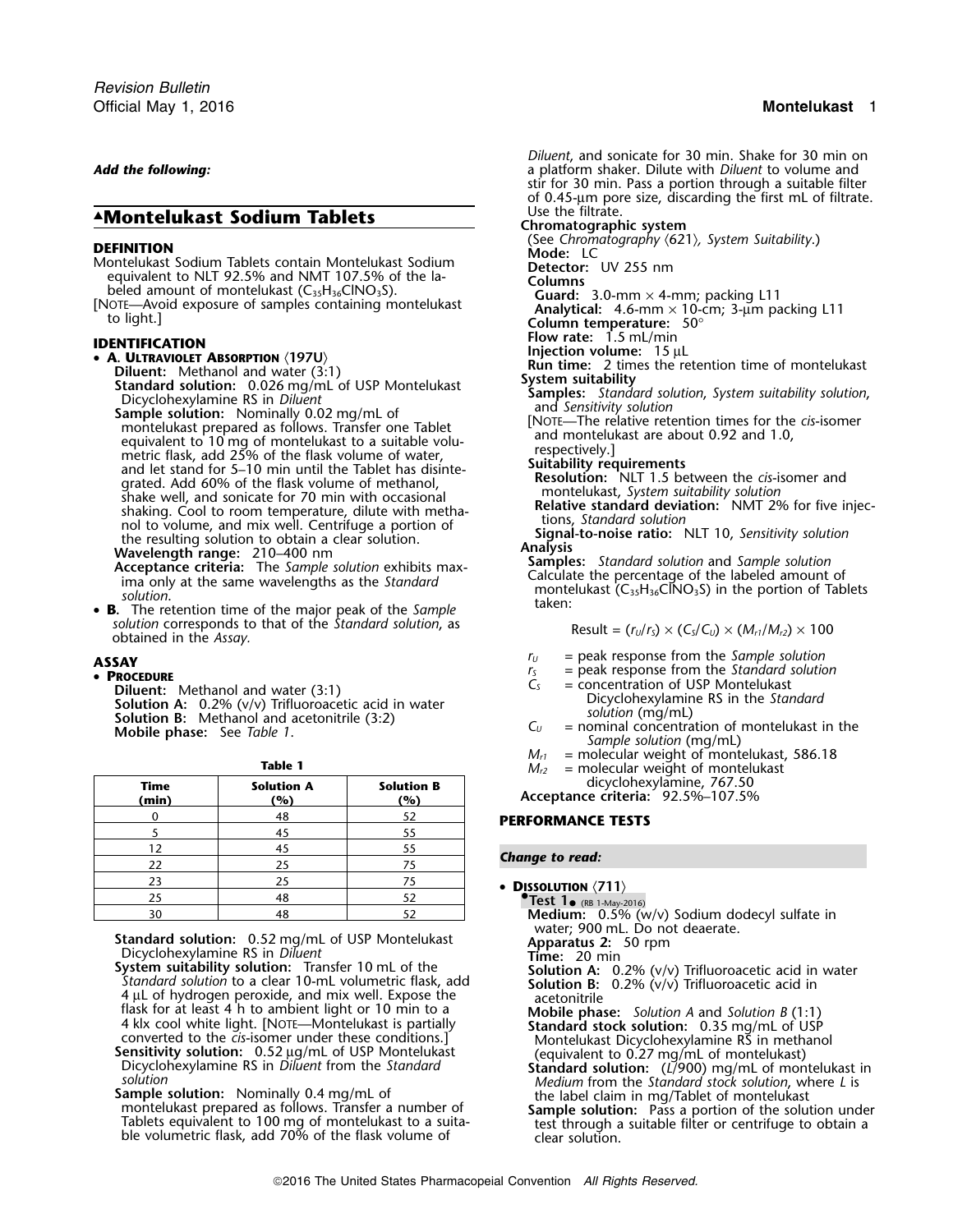(See Chromatography *〈621〉, System Suitability.*)<br>**Mode:** LC

**Column:** 3.0-mm × 10-cm; 5-µm packing L11 *V* = volume of *Medium* (900 mL)

**Tailing factor: NMT 1.5<br><b>Relative standard deviation: NMT 2%** 

montelukast (C<sub>35</sub>H<sub>36</sub>ClNO<sub>3</sub>S) dissolved:

$$
Result = (r_U/r_S) \times C_S \times V \times (1/L) \times 100
$$

- 
- $C_5$  = concentration of montelukast in the *Standard* mine the water content solution (mg/mL) drate at the time of use.<br>  $V$  = volume of *Medium*, 900 mL **Sample solution**: Pass a
- 

- **Test 2:** If the product complies with this test, the **Mode:** LC **Mode:** LC **Mode:** LC **Interpretent** labeling indicates that it meets USP *Dissolution Test 2*. Detector: UV 346 nm labeling indicates that it meets USP *Dissolution Test 2*.<br>**Medium:** 0.5% (w/v) Sodium dodecyl sulfate in
- 
- 

**Solution A:** 0.07 g/L of monobasic sodium phosphate **montelukast** 

**Solution B:** Acetonitrile **System suitability Mobile phase:** *Solution A* and *Solution B* (45:55). Add **Sample:** *Standard solution* **1.33 mL/L of triethylamine and Solution B (45:55). Add Sample:** Standard solution **1.33 mL/L of triethylamine and adjust with phos- Suitability requirements**<br>phoric acid to a pH of 6.7.

**Analysis**<br>
from montelukast sodium hydrate prepared as fol-<br>
lows. Transfer a suitable amount of montelukast so-<br>
dium hydrate to a suitable volumetric flask. Dissolve<br>
in 5% of the flask volume of methanol and dilute<br>
in with *Medium* to volume. Determine the water content Result =  $(r<sub>U</sub>/r<sub>S</sub>) \times C<sub>S</sub> \times V \times (1/L) \times 100$ of montelukast sodium hydrate at the time of use.

- 
- **Sample solution:** Centrifuge a portion of the solution under test. under test.<br> **Chromatographic system**<br> **Chromatographic system**<br> **Chromatographic system**<br> **Chromatographic system**

(See Chromatography 〈621〉*, System Suitability*.)<br>**Mode:** LC

**Column:** 4.6-mm × 5-cm; 1.8-µm packing L1

**Column temperature:** 35° *Change to read:* **Flow rate:**<sup>1</sup> mL/min

**Injection volume:** 100 µL<br>**Run time:** 1.5 times the retention time of

**Sample: Standard solution<br>
<b>Suitability requirements**<br> **Relative standard deviation: NMT 2.0%** 

Result =  $(r_u/r_s) \times C_s \times V \times (1/L) \times 100$  metric flask, add 25% of the flask volume of water,

**Chromatographic system**<br>
(See Chromatography  $\langle 621 \rangle$ , System Suitability.)<br> **Computer in the** *Standard solution*<br> **Computer in the Standard solutic Rode:**<br> **Computer in the Standard solutic Rode:**<br> **Computer in the St** = peak response from the *Standard solution*<br>= concentration of montelukast in the *Standard solution* (mg/mL)<br>= volume of *Medium* (900 mL) **Detector:** UV 389 nm *solution* (mg/mL) **Column temperature:**  $50^{\circ}$  **Column temperature:**  $50^{\circ}$  **Column temperature:**  $50^{\circ}$  **Column in temperature:**  $\frac{L}{2}$  = label claim (mg/Tablet) **Flow rate:** 0.9 mL/min **Flow rate:** 0.9 mL/min **Tolerances:** NLT 80% (*Q*) of the labeled amount of **Injection volume:** 20 µL montelukast (C35H36ClNO3S) is dissolved. **Run time:** 1.5 times the retention time of **Test 3:** If the product complies with this test, the label-<br>1.5 montelukast indicates that it meets USP Dissolution Test 3. montelukast **ing indicates that it meets USP** *Dissolution Test 3*.<br>**Medium:** 0.5% (w/v) Sodium dodecyl sulfate in **Medium:** 0.5% (w/v) Sodium dodecyl sulfate in water; 900 mL **Sample:** *Standard solution* water; 900 mL **Suitability requirements**<br> **Apparatus 2:** 50 min Time: 30 min Time: 30 min **Relative standard deviation:** NMT 2% **Solution A:** Acetonitrile and water (80:20)<br>**Solution B:** 3% Trifluoroacetic acid in Solu **Analysis Solution B:** 3% Trifluoroacetic acid in *Solution A* pre-**Samples:** *Standard solution* and *Sample solution* pared as follows. Transfer 3 mL of trifluoroacetic acid Calculate the percentage of the labeled amount of the standard to a 100-mL volumetric flask and dilute with *Solu* to a 100-mL volumetric flask and dilute with *Solution*<br>A to volume. **Mobile phase:** Acetonitrile, water, and *Solution B* Result = (*<sup>r</sup>U*/*<sup>r</sup>S*) <sup>×</sup> *<sup>C</sup><sup>S</sup>* <sup>×</sup> *<sup>V</sup>* <sup>×</sup> (1/*L*) ×<sup>100</sup> (75: 25: 0.05). **Standard solution:** (*L*/900) mg/mL of montelukast in *r*<sub>*U*</sub> = peak response from the *Sample solution Medium* from montelukast sodium hydrate, where *L* is <br>*r*<sub>S</sub> = peak response from the *Standard solution* **by** the label claim in mo/Tablet of montelukast. Deter $r_s$  = peak response from the *Standard solution* the label claim in mg/Tablet of montelukast. Deter-<br> $C_s$  = concentration of montelukast in the *Standard* entired the water content of montelukast sodium hy-*V* = volume of *Medium*, 900 mL<br> *L* = label claim (mg/Tablet)<br> **Sample solution:** Pass a portion of the solution under<br> **Columnces:** NLT 80% (Q) of the labeled amount of<br> **Columnce is through a suitable filter to obtain Medium:** 0.5% (w/v) Sodium dodecyl sulfate in **Column:** 4.6-mm × 10-cm; 3-µm packingL1 water; 900 mL **Flow rate:** 1.5 mL/min **Apparatus 2:** 50 rpm **Injection volume:**<sup>25</sup> <sup>µ</sup><sup>L</sup> **Time:** 45 min **Run time:** NLT 1.5 times the retention time of phoric acid to a pH of 6.7.<br>**Standard stock solution:** 0.1 mg/mL of montelukast **Relative standard deviation:** NMT 2.0% **Standard solution:** 0.01 mg/mL of montelukast in *r*<sub>*U*</sub> = peak response from the *Sample solution r*<sub>S</sub> = peak response from the *Standard solution r*<sub>S</sub> = peak response from the *Standard solution Mediumiers = peak response from the Standard solution*<br>*C<sub>s</sub>* = concentration of montelukast in the *Standard* 

- 
- = volume of *Medium*, 900 mL<br>= label claim (mg/Tablet)
- 

**Mode:** LC **Tolerances:** NLT 80% (*Q*) of the labeled amount of **Detector:** UV 225 nm montelukast (C35H36ClNO3S) is dissolved.• (RB 1-May-2016)

**• UNIFORMITY OF DOSAGE UNITS**  $\langle 905 \rangle$ montelukast **Procedure for content uniformity System suitability Solution A, Solution B, Mobile phase,** and **System suitability:** Proceed as directed in *Dissolution •Test 1*. **Diluent:** Methanol and water (3:1) Analysis<br>Analysis<br>**Standard solution Standard Solution:**<br>**Standard Solution Standard Solution**<br>**Standard Solution Standard Solution**<br>**Dicyclohexylamine RS in Diluent** Dicyclohexylamine RS in *Diluent* **Samples:** *Standard solution* and *Sample solution* Calculate the percentage of the labeled amount of **Sample solution:** Nominally 0.04 mg/mL of calculate the percentage of the labeled amount of controller and contell and the centage of cental of cental of cental of cental equivalent to 10 mg of montelukast to a suitable volu